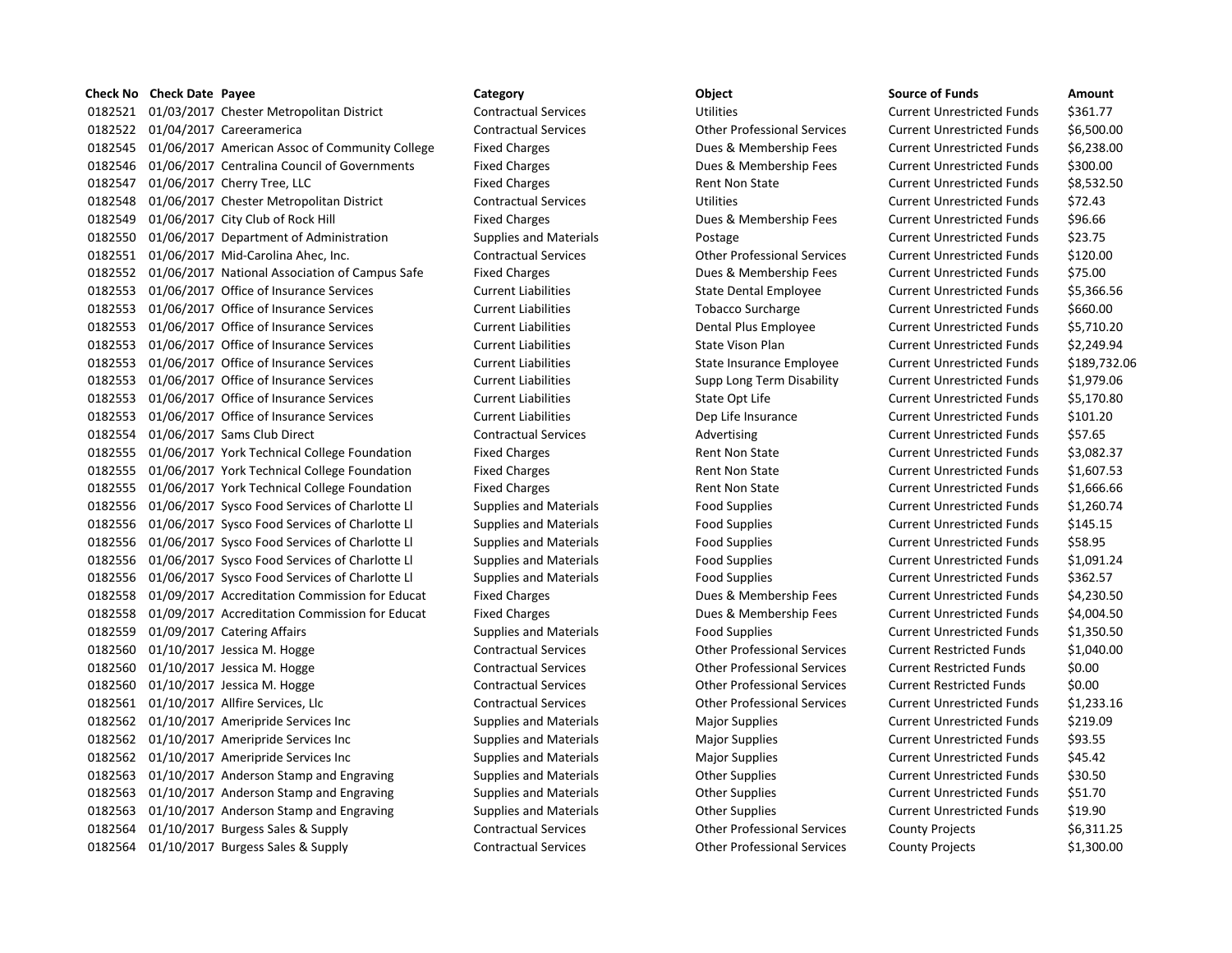0182564 01/10/2017 Burgess Sales & Supply Contractual Services Other Professional Services County Projects \$775.00 0182565 01/10/2017 Canon Solutions America Inc Fixed Charges Leased To Own Equip Current Unrestricted Funds \$5,898.15 0182566 01/10/2017 Carolina Golf Cars Contractual Services General Repair Current Unrestricted Funds \$84.75 0182567 01/10/2017 Chef's Catering The Supplies and Materials Food Supplies Current Unrestricted Funds \$5,698.34 0182567 01/10/2017 Chef's Catering Supplies and Materials Food Supplies Current Unrestricted Funds \$1,323.05 0182567 01/10/2017 Chef's Catering Supplies and Materials Food Supplies Current Unrestricted Funds \$3,910.00 0182568 01/10/2017 City of Rock Hill Supplies and Materials Fuel Fuel Current Unrestricted Funds \$353.65 0182568 01/10/2017 City of Rock Hill Supplies and Materials Fuel Fuel Current Unrestricted Funds \$430.15 0182568 01/10/2017 City of Rock Hill Supplies and Materials Fuel Fuel Current Unrestricted Funds 5574.18 0182569 01/10/2017 Clean Air America Supplies and Materials Education Supplies Current Unrestricted Funds \$1,600.00 0182569 01/10/2017 Clean Air America Supplies and Materials Education Supplies Current Unrestricted Funds \$2,250.00 0182570 01/10/2017 Colonial Materials, Inc Supplies and Materials Current Restricted Funds So.01 0182570 01/10/2017 Colonial Materials, Inc Supplies and Materials Current Restricted Funds \$3,859.20 0182570 01/10/2017 Colonial Materials, Inc Supplies and Materials Current Supplies Current Restricted Funds \$528.00 0182570 01/10/2017 Colonial Materials, Inc Supplies and Materials Current Restricted Funds \$981.60 0182570 01/10/2017 Colonial Materials, Inc Supplies and Materials Current Restricted Funds 5490.80 0182570 01/10/2017 Colonial Materials, Inc Supplies and Materials Current Restricted Funds 5904.80 0182571 01/10/2017 Daikin Applied Americas, Inc Contractual Services General Repair Current Unrestricted Funds \$2,427.00 0182572 01/10/2017 Data Network Solutions Inc Contractual Services Other Contractual Services Current Unrestricted Funds \$484.00 0182572 01/10/2017 Data Network Solutions Inc Contractual Services Other Contractual Services Current Unrestricted Funds \$1,499.00 0182572 01/10/2017 Data Network Solutions Inc Contractual Services Other Contractual Services Current Unrestricted Funds \$3,496.00 0182572 01/10/2017 Data Network Solutions Inc Contractual Services Other Contractual Services Current Unrestricted Funds \$5,244.00 0182572 01/10/2017 Data Network Solutions Inc Contractual Services Other Contractual Services Current Unrestricted Funds \$1,748.00 0182572 01/10/2017 Data Network Solutions Inc Contractual Services Other Contractual Services Current Unrestricted Funds \$1,748.00 0182573 01/10/2017 Ellucian Inc Contractual Services Other Professional Services Current Unrestricted Funds 57.67 0182574 01/10/2017 The Equipment Room Supplies and Materials Clothing Supplies Current Unrestricted Funds \$197.78 0182574 01/10/2017 The Equipment Room Supplies and Materials Clothing Supplies Current Unrestricted Funds \$211.12 0182575 01/10/2017 ESP Associates PA **Permanent Improvements** Fees, Arch, Eng & Other Unexpended Plant \$216.25 0182576 01/10/2017 Gala Affairs Party Rentals Contractual Services Other Contractual Services Current Unrestricted Funds \$552.44 0182577 01/10/2017 Graybar Electric Co Contractual Services General Repair Current Unrestricted Funds \$97.98 0182578 01/10/2017 Jacksons Kitchen Contractual Services Other Professional Services Current Unrestricted Funds \$1,612.50 0182579 01/10/2017 Keck and Wood, Inc Contractual Services Other Professional Services County Projects \$3,790.00 0182580 01/10/2017 Lancaster News Contractual Services Advertising Current Unrestricted Funds \$1,390.32 0182581 01/10/2017 Oakes Appliance and Refrigeration L Contractual Services General Repair Current Unrestricted Funds \$510.25 0182582 01/10/2017 Our Three Sons Broadcasting Contractual Services Advertising Advertising Current Unrestricted Funds \$2.497.50 0182583 01/10/2017 Praxair Distribution Inc Supplies and Materials Education Supplies Current Unrestricted Funds \$605.66 0182583 01/10/2017 Praxair Distribution Inc Supplies and Materials Education Supplies Current Unrestricted Funds \$272.16 0182584 01/10/2017 Recorded Books Equipment Library Books, Maps & Film Current Unrestricted Funds \$69.99 0182584 01/10/2017 Recorded Books **Equipment** Equipment Library Books, Maps & Film Current Unrestricted Funds \$39.99 0182584 01/10/2017 Recorded Books Equipment Library Books, Maps & Film Current Unrestricted Funds \$49.97 0182584 01/10/2017 Recorded Books **Equipment** Equipment Library Books, Maps & Film Current Unrestricted Funds \$34.98 0182585 01/10/2017 Scholar Educational Systems Supplies and Materials Education Supplies Current Unrestricted Funds \$1,495.00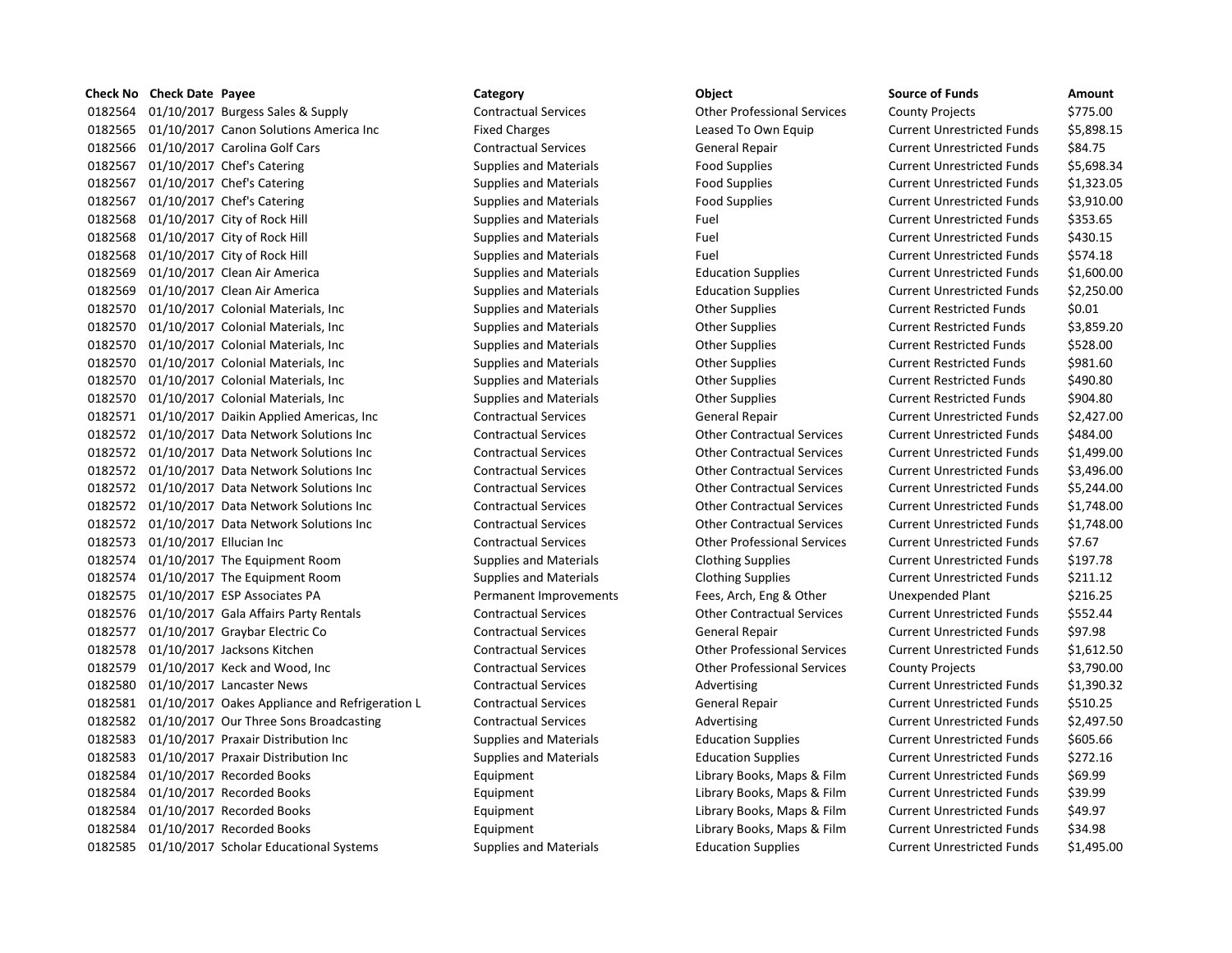**Check No Check Date Payee Category Object Source of Funds Amount** 0182586 01/10/2017 Siteone Landscape Supply, Llc Supplies and Materials Maintenance Supplies Current Unrestricted Funds \$952.84 0182587 01/10/2017 Snipes Supplies and Materials Janitorial Supplies Current Unrestricted Funds \$85.69 0182588 01/10/2017 Softdocs Inc extended to Supplies and Materials Current Unrestricted Funds and S395.00 0182589 01/10/2017 Staffmark Contractual Services Other Contractual Services Current Unrestricted Funds \$293.20 0182589 01/10/2017 Staffmark Contractual Services Other Contractual Services Current Unrestricted Funds \$293.20 0182589 01/10/2017 Staffmark Contractual Services Other Professional Services Current Unrestricted Funds \$293.20 0182589 01/10/2017 Staffmark Contractual Services Other Professional Services Current Unrestricted Funds \$293.20 0182589 01/10/2017 Staffmark Contractual Services Other Contractual Services Current Unrestricted Funds \$522.59 0182589 01/10/2017 Staffmark Contractual Services Contractual Services Current Unrestricted Funds 5522.59 0182589 01/10/2017 Staffmark Contractual Services Other Contractual Services Current Unrestricted Funds \$522.59 0182590 01/10/2017 Stericycle Inc Contractual Services Other Professional Services Current Unrestricted Funds \$15.14 0182590 01/10/2017 Stericycle Inc Contractual Services Other Professional Services Current Unrestricted Funds \$75.72 0182590 01/10/2017 Stericycle Inc Contractual Services Other Professional Services Current Unrestricted Funds \$131.24 0182590 01/10/2017 Stericycle Inc Contractual Services Other Professional Services Current Unrestricted Funds \$282.67 0182591 01/10/2017 Unified Av Systems Supplies and Materials Education Supplies Current Unrestricted Funds \$430.00 0182591 01/10/2017 Unified Av Systems Supplies and Materials Education Supplies Current Unrestricted Funds \$990.00 0182591 01/10/2017 Unified Av Systems Supplies and Materials Education Supplies Current Unrestricted Funds 5748.00 0182591 01/10/2017 Unified Av Systems Supplies and Materials Education Supplies Current Unrestricted Funds \$1,050.00 0182591 01/10/2017 Unified Av Systems Supplies and Materials Education Supplies Current Unrestricted Funds \$222.00 0182592 01/10/2017 Unifirst Corporation Contractual Services Other Professional Services Current Unrestricted Funds \$100.29 0182592 01/10/2017 Unifirst Corporation Contractual Services Other Professional Services Current Unrestricted Funds \$98.93 0182593 01/10/2017 Valley Proteins, Inc Contractual Services Other Professional Services Current Unrestricted Funds \$275.00 0182594 01/10/2017 Waiter's Choice Catering Supplies and Materials Food Supplies Current Unrestricted Funds \$2,961.93 0182594 01/10/2017 Waiter's Choice Catering Supplies and Materials Food Supplies Current Unrestricted Funds \$1,911.75 0182594 01/10/2017 Waiter's Choice Catering Supplies and Materials Food Supplies Current Unrestricted Funds \$4,694.86 0182595 01/10/2017 Xerox Corporation The Fixed Charges Current Unrestricted Funds 5522.49 0182595 01/10/2017 Xerox Corporation **Fixed Charges** Fixed Charges Leased To Own Equip Current Unrestricted Funds \$1,048.02 0182596 01/11/2017 Chester County Sheriff's Office Att Contractual Services Contractual Services Current Unrestricted Funds \$375.00 0182599 01/13/2017 The Finance Bar Current Assets Prepaid Expenses Current Unrestricted Funds \$250.00 0182600 01/13/2017 City Club of Rock Hill Fixed Charges Fixed Charges Dues & Membership Fees Current Unrestricted Funds \$116.66 0182603 01/13/2017 S C Assoc of Heating and Air Cond C Fixed Charges Dues & Membership Fees Current Unrestricted Funds \$25.00 0182604 01/13/2017 South Carolina Trio Travel Travel Travel Travel Travel Current Restricted Funds \$2,070.00 0182604 01/13/2017 South Carolina Trio Travel Travel Current Restricted Funds \$2,070.00 0182605 01/13/2017 Strata Information Group Inc. Contractual Services Other Contractual Services Current Unrestricted Funds \$6,435.00 0182607 01/13/2017 Two Year College English Assoc SE Travel Travel In State Registration Fee Current Unrestricted Funds \$137.00 0182611 01/17/2017 Alexandra N. Garrett Contractual Services Other Professional Services Current Restricted Funds \$1,000.00 0182614 01/19/2017 Professional Assoc of Cio Fixed Charges Dues & Membership Fees Current Unrestricted Funds \$75.00 0182614 01/19/2017 Professional Assoc of Cio Fixed Charges Dues & Membership Fees Current Unrestricted Funds \$0.00 0182614 01/19/2017 Professional Assoc of Cio Fixed Charges Dues & Membership Fees Current Unrestricted Funds \$0.00 0182615 01/19/2017 Sled Op Revenue - Other Current Unres SLED Current Unrestricted Funds \$25.00 0182616 01/19/2017 Bank of America Current Liabilities A/P Bank of America Current Unrestricted Funds \$178,102.92 0182617 01/19/2017 Barnes and Noble College Bookstore Current Liabilities A/P College Barnes & Noble Current Unrestricted Funds \$157.22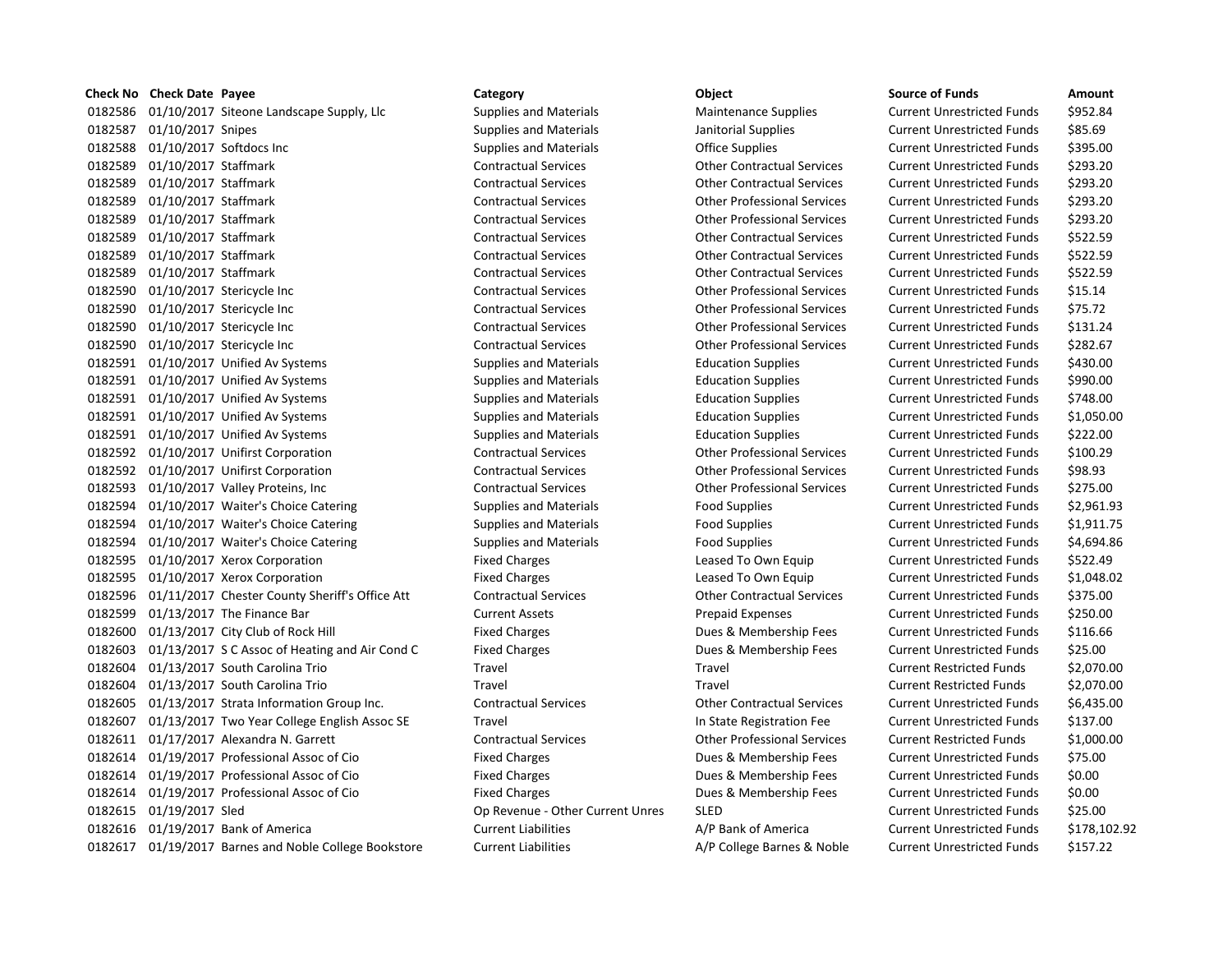# **Check No Check Date Payee Category Object Source of Funds Amount** 0182617 01/19/2017 Barnes and Noble College Bookstore Current Liabilities A/P College Barnes & Noble Current Unrestricted Funds \$605.67 0182619 01/19/2017 Chester Metropolitan District Contractual Services Utilities Current Unrestricted Funds \$93.43 0182621 01/19/2017 Petty Cash Supplies and Materials Current Unrestricted Funds 525.00 0182621 01/19/2017 Petty Cash Supplies and Materials Education Supplies Current Unrestricted Funds \$32.33 0182621 01/19/2017 Petty Cash Supplies and Materials Education Supplies Current Unrestricted Funds \$20.81 0182621 01/19/2017 Petty Cash Supplies and Materials Education Supplies Current Unrestricted Funds \$100.80 0182622 01/19/2017 Tcp Trainco Inc Travel Out of State Registration Fees Current Unrestricted Funds \$1,100.00 0182625 01/19/2017 National Training Seminars Travel Out of State Registration Fees Current Unrestricted Funds \$890.00 0182625 01/19/2017 National Training Seminars Travel Out of State Registration Fees Current Unrestricted Funds \$890.00 0182625 01/19/2017 National Training Seminars Travel Out of State Registration Fees Current Unrestricted Funds \$890.00 0182625 01/19/2017 National Training Seminars Travel Out of State Registration Fees Current Unrestricted Funds \$890.00 0182627 01/23/2017 Comporium Communications Contractual Services Advertising Current Unrestricted Funds \$0.15 0182627 01/23/2017 Comporium Communications Contractual Services Advertising Current Unrestricted Funds \$3.150.00 0182627 01/23/2017 Comporium Communications Contractual Services Advertising Current Unrestricted Funds \$280.00 0182627 01/23/2017 Comporium Communications Contractual Services Advertising Current Unrestricted Funds \$1,575.00 0182627 01/23/2017 Comporium Communications Contractual Services Advertising Current Unrestricted Funds \$203.56 0182627 01/23/2017 Comporium Communications Contractual Services Other Professional Services Current Unrestricted Funds \$32.10 0182628 01/23/2017 Lancaster County Chamber of Commerc Fixed Charges Dues & Membership Fees Current Unrestricted Funds \$50.00 0182628 01/23/2017 Lancaster County Chamber of Commerc Fixed Charges Dues & Membership Fees Current Unrestricted Funds \$50.00 0182628 01/23/2017 Lancaster County Chamber of Commerc Fixed Charges Dues & Membership Fees Current Unrestricted Funds \$50.00 0182631 01/23/2017 On the Spot Photos Supplies and Materials Current Unrestricted Funds 5646.00 0182632 01/23/2017 Chester County Chamber of Commerce Fixed Charges Dues & Membership Fees Current Unrestricted Funds \$260.00 0182633 01/23/2017 Two Year College English Assoc SE Travel In State Registration Fee Current Unrestricted Funds \$172.00 0182633 01/23/2017 Two Year College English Assoc SE Travel In State Registration Fee Current Unrestricted Funds \$170.00 0182633 01/23/2017 Two Year College English Assoc SE Travel In State Registration Fee Current Unrestricted Funds \$137.00 0182633 01/23/2017 Two Year College English Assoc SE Travel Travel In State Registration Fee Current Unrestricted Funds \$137.00 0182634 01/23/2017 Two Year College English Assoc SE Travel In State Registration Fee Current Unrestricted Funds \$30.00 0182636 01/24/2017 Softdocs Inc Contractual Services Other Contractual Services Current Unrestricted Funds \$7,999.00 0182637 01/25/2017 Accreditation Review Committee on E Fixed Charges Dues & Membership Fees Current Unrestricted Funds \$2,000.00 0182639 01/25/2017 Chester Metropolitan District Contractual Services Utilities Current Unrestricted Funds \$348.82 0182640 01/25/2017 JNE Solutions, Inc Contractual Services Other Professional Services Current Restricted Funds \$4,967.80 0182640 01/25/2017 JNE Solutions, Inc Contractual Services Other Professional Services Current Restricted Funds \$1,376.60 0182641 01/25/2017 Rotary Club of Rock Hill Fixed Charges Fixed Charges Dues & Membership Fees Current Unrestricted Funds \$150.00 0182642 01/25/2017 Brandy J. Shute-Rhoney Contractual Services Current Professional Services Current Restricted Funds \$350.00 0182643 01/25/2017 University of South Carolina Travel Travel In State Registration Fee Current Unrestricted Funds \$315.00 0182643 01/25/2017 University of South Carolina Travel In State Registration Fee Current Unrestricted Funds \$90.00 0182643 01/25/2017 University of South Carolina Travel In State Registration Fee Current Unrestricted Funds \$0.00 0182645 01/25/2017 Alicia R. Wilson Contractual Services Current Professional Services Current Restricted Funds \$500.00 0182647 01/27/2017 City Club of Rock Hill Fixed Charges Fixed Charges Dues & Membership Fees Current Unrestricted Funds \$33.33 0182648 01/27/2017 Government Finance Officers Assoc o Fixed Charges Dues & Membership Fees Current Unrestricted Funds \$435.00 0182649 01/27/2017 Act Contractual Services Other Professional Services Current Unrestricted Funds \$98.75 0182650 01/27/2017 Adams Outdoor Advertising of Nc Contractual Services Advertising Current Unrestricted Funds \$1,775.00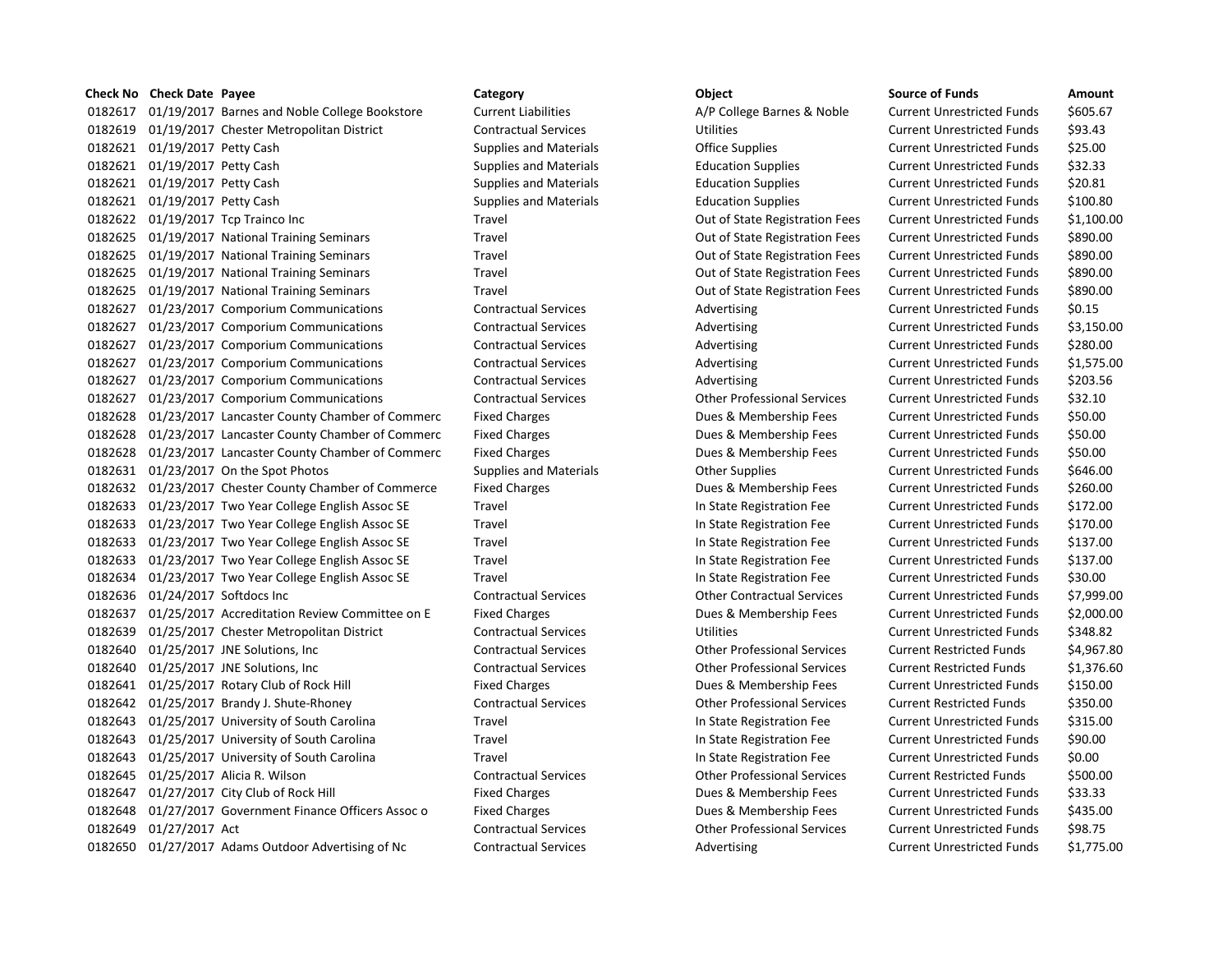01/27/2017 Jack L. Anthony, JR Contractual Services Other Professional Services Current Unrestricted Funds \$3,569.00 01/27/2017 Bridge Interpreting Service Contractual Services Other Professional Services Current Unrestricted Funds \$4,317.50 0182653 01/27/2017 Canon Solutions America Inc Fixed Charges Rental Other Rental Other Current Unrestricted Funds \$34.32 01/27/2017 Canon Solutions America Inc Fixed Charges Leased To Own Equip Current Unrestricted Funds \$4,354.26 0182653 01/27/2017 Canon Solutions America Inc Supplies and Materials Photocopy Supplies Current Unrestricted Funds \$265.82 0182653 01/27/2017 Canon Solutions America Inc Supplies and Materials Photocopy Supplies Current Unrestricted Funds \$200.71 01/27/2017 Caretaker Management Service Inc Contractual Services Other Professional Services Current Unrestricted Funds \$950.00 01/27/2017 Caretaker Management Service Inc Contractual Services Other Contractual Services Current Unrestricted Funds \$1,205.00 01/27/2017 Carolina Couriers, LLC Contractual Services Other Contractual Services Current Unrestricted Funds \$420.00 01/27/2017 Carolina Elevator Service Inc Contractual Services Other Contractual Services Current Unrestricted Funds \$395.00 01/27/2017 Charlotte Paint Company Inc Contractual Services Other Professional Services Current Unrestricted Funds \$3,225.00 0182658 01/27/2017 Chester County Sheriff's Office Att Contractual Services Contractual Services Current Unrestricted Funds \$887.50 01/27/2017 Chester County Sheriff's Office Att Contractual Services Other Contractual Services Current Unrestricted Funds \$887.50 0182659 01/27/2017 City of Rock Hill Supplies and Materials Fuel Fuel Current Unrestricted Funds \$340.11 01/27/2017 Clean Windows Unlimited Contractual Services Other Contractual Services Current Unrestricted Funds \$3,550.00 01/27/2017 Clean Windows Unlimited Contractual Services Other Contractual Services Current Unrestricted Funds \$2,225.00 01/27/2017 Dade Paper and Bag Co Supplies and Materials Janitorial Supplies Current Unrestricted Funds \$204.44 01/27/2017 Data Network Solutions Inc Contractual Services Other Contractual Services Current Unrestricted Funds \$240.00 01/27/2017 Data Network Solutions Inc Contractual Services Other Contractual Services Current Unrestricted Funds \$160.00 01/27/2017 Data Network Solutions Inc Contractual Services Other Contractual Services Current Unrestricted Funds \$185.00 01/27/2017 Data Network Solutions Inc Contractual Services Other Contractual Services Current Unrestricted Funds \$185.00 01/27/2017 Data Network Solutions Inc Contractual Services Other Contractual Services Current Unrestricted Funds \$160.00 01/27/2017 Data Network Solutions Inc Contractual Services Other Contractual Services Current Unrestricted Funds \$130.00 01/27/2017 Data Network Solutions Inc Contractual Services Other Contractual Services Current Unrestricted Funds \$130.00 01/27/2017 Data Network Solutions Inc Contractual Services Other Contractual Services Current Unrestricted Funds \$130.00 01/27/2017 Data Network Solutions Inc Contractual Services Other Contractual Services Current Unrestricted Funds \$130.00 01/27/2017 Data Network Solutions Inc Contractual Services Other Contractual Services Current Unrestricted Funds \$187.78 01/27/2017 Data Network Solutions Inc Contractual Services Other Contractual Services Current Unrestricted Funds \$187.78 01/27/2017 Data Network Solutions Inc Contractual Services Other Contractual Services Current Unrestricted Funds \$234.73 01/27/2017 Data Network Solutions Inc Contractual Services Other Contractual Services Current Unrestricted Funds \$234.73 01/27/2017 Data Network Solutions Inc Contractual Services Other Contractual Services Current Unrestricted Funds \$53.07 01/27/2017 Data Network Solutions Inc Contractual Services Other Contractual Services Current Unrestricted Funds \$53.07 0182662 01/27/2017 Data Network Solutions Inc Contractual Services Current Unrestricted Funds \$65.32 0182662 01/27/2017 Data Network Solutions Inc Contractual Services Current Unrestricted Funds \$65.32 01/27/2017 Data Network Solutions Inc Contractual Services Other Contractual Services Current Unrestricted Funds \$75.52 01/27/2017 Data Network Solutions Inc Contractual Services Other Contractual Services Current Unrestricted Funds \$75.52 01/27/2017 Data Network Solutions Inc Contractual Services Other Contractual Services Current Unrestricted Funds \$267.38 01/27/2017 Data Network Solutions Inc Contractual Services Other Contractual Services Current Unrestricted Funds \$267.38 0182662 01/27/2017 Data Network Solutions Inc Contractual Services Current Unrestricted Funds 52.61 01/27/2017 Data Network Solutions Inc Contractual Services Other Contractual Services Current Unrestricted Funds \$2.61 01/27/2017 Data Network Solutions Inc Contractual Services Other Contractual Services Current Unrestricted Funds \$2.29 0182662 01/27/2017 Data Network Solutions Inc Contractual Services Contractual Services Current Unrestricted Funds \$2.29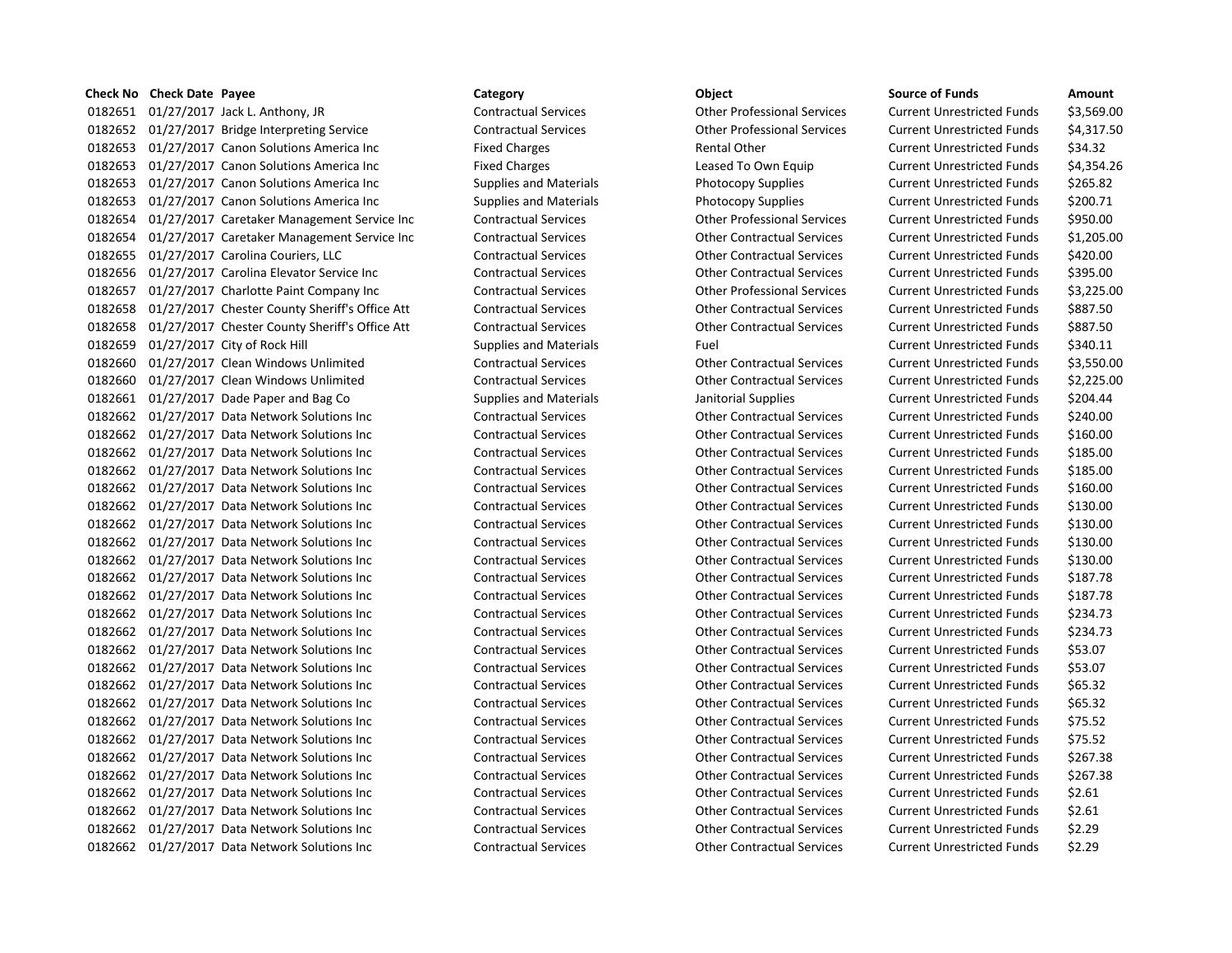0182662 01/27/2017 Data Network Solutions Inc Contractual Services Current Unrestricted Funds States Current Unrestricted Funds States 0182662 01/27/2017 Data Network Solutions Inc Contractual Services Other Contractual Services Current Unrestricted Funds \$2.45 0182662 01/27/2017 Data Network Solutions Inc Contractual Services Other Contractual Services Current Unrestricted Funds \$489.86 0182662 01/27/2017 Data Network Solutions Inc Contractual Services Other Contractual Services Current Unrestricted Funds \$161.50 0182662 01/27/2017 Data Network Solutions Inc Contractual Services Other Contractual Services Current Unrestricted Funds \$905.42 0182663 01/27/2017 Davis & Floyd, Inc. Permanent Improvements Fees, Arch, Eng & Other Unexpended Plant \$3,229.00 0182663 01/27/2017 Davis & Floyd, Inc. The Permanent Improvements Reimbursables Unexpended Plant \$27.49 0182664 01/27/2017 Dell Computer Corporation Contractual Services Other Professional Services Current Restricted Funds \$19,889.10 0182664 01/27/2017 Dell Computer Corporation Contractual Services Other Professional Services Current Restricted Funds \$526.46 0182664 01/27/2017 Dell Computer Corporation Contractual Services Other Professional Services Current Restricted Funds \$-0.01 0182665 01/27/2017 Eagle Wood, Inc example and Permanent Improvements of Other Permanent Imp Unexpended Plant \$89,585.55 0182666 01/27/2017 Eagle Wood, Inc example and Permanent Improvements of Other Permanent Imp Unexpended Plant \$26,007.72 0182667 01/27/2017 Ellucian Inc Contractual Services Other Professional Services Current Unrestricted Funds \$1,278.00 0182668 01/27/2017 ESP Associates PA Permanent Improvements Fees, Arch, Eng & Other Master Plan \$4,900.00 0182669 01/27/2017 FlightPath Agency Contractual Services Advertising Current Unrestricted Funds \$3,000.00 0182670 01/27/2017 Forklifts Unlimited Contractual Services Other Professional Services Current Unrestricted Funds \$2,482.71 0182671 01/27/2017 Herald Publishing Contractual Services Advertising Current Unrestricted Funds \$104.46 0182671 01/27/2017 Herald Publishing Contractual Services Advertising Current Unrestricted Funds \$0.00 0182672 01/27/2017 IData Incorporated Contractual Services Other Professional Services Current Unrestricted Funds \$1,015.00 0182672 01/27/2017 IData Incorporated Contractual Services Other Professional Services Current Unrestricted Funds \$0.00 0182673 01/27/2017 Interior Plantscapes Llc Contractual Services Other Professional Services Current Unrestricted Funds \$305.00 0182674 01/27/2017 Interstate Fleet Services Contractual Services Motor Vehicle Repair Current Unrestricted Funds \$1,087.23 0182674 01/27/2017 Interstate Fleet Services Contractual Services Motor Vehicle Repair Current Unrestricted Funds \$1,035.44 0182675 01/27/2017 Johnson Controls Inc Contractual Services Other Professional Services Current Unrestricted Funds \$2,420.00 0182676 01/27/2017 Johnstone Supply Contractual Services General Repair Current Unrestricted Funds \$0.01 0182676 01/27/2017 Johnstone Supply Contractual Services General Repair Current Unrestricted Funds \$1,186.77 0182677 01/27/2017 Lowes Home Centers Contractual Services General Repair Current Unrestricted Funds \$100.51 0182678 01/27/2017 ManagedPrint Inc Contractual Services Printing Printing Current Unrestricted Funds 5725.74 0182679 01/27/2017 McAlister's Deli Supplies and Materials Food Supplies Food Supplies Current Unrestricted Funds \$365.50 0182679 01/27/2017 McAlister's Deli Supplies and Materials Food Supplies Food Supplies Current Unrestricted Funds \$365.50 0182680 01/27/2017 Mitre Design Inc Contractual Services Other Professional Services Current Unrestricted Funds \$1,075.00 0182681 01/27/2017 Ontario Investments, Inc. Fixed Charges Leased To Own Equip Current Unrestricted Funds \$1,730.13 0182682 01/27/2017 P B Appleton Customer Care Serv Supplies and Materials Postage Current Unrestricted Funds \$160.50 0182683 01/27/2017 Record Storage Systems Contractual Services Data Processing Serv Current Unrestricted Funds \$129.91 0182684 01/27/2017 Rock Hill Police Department Contractual Services Other Contractual Services Current Unrestricted Funds \$112.50 0182685 01/27/2017 S C Legislative Council **Equipment** Equipment Library Books, Maps & Film Current Unrestricted Funds \$240.00 0182686 01/27/2017 Snipes Supplies and Materials Janitorial Supplies Current Unrestricted Funds \$37.90 0182687 01/27/2017 Staffmark Contractual Services Other Contractual Services Current Unrestricted Funds \$522.59 0182687 01/27/2017 Staffmark Contractual Services Other Professional Services Current Unrestricted Funds \$175.92 0182687 01/27/2017 Staffmark Contractual Services Other Contractual Services Current Unrestricted Funds \$293.20 0182687 01/27/2017 Staffmark Contractual Services Other Professional Services Current Unrestricted Funds \$293.20 0182688 01/27/2017 Stericycle Inc Contractual Services Other Professional Services Current Unrestricted Funds \$75.72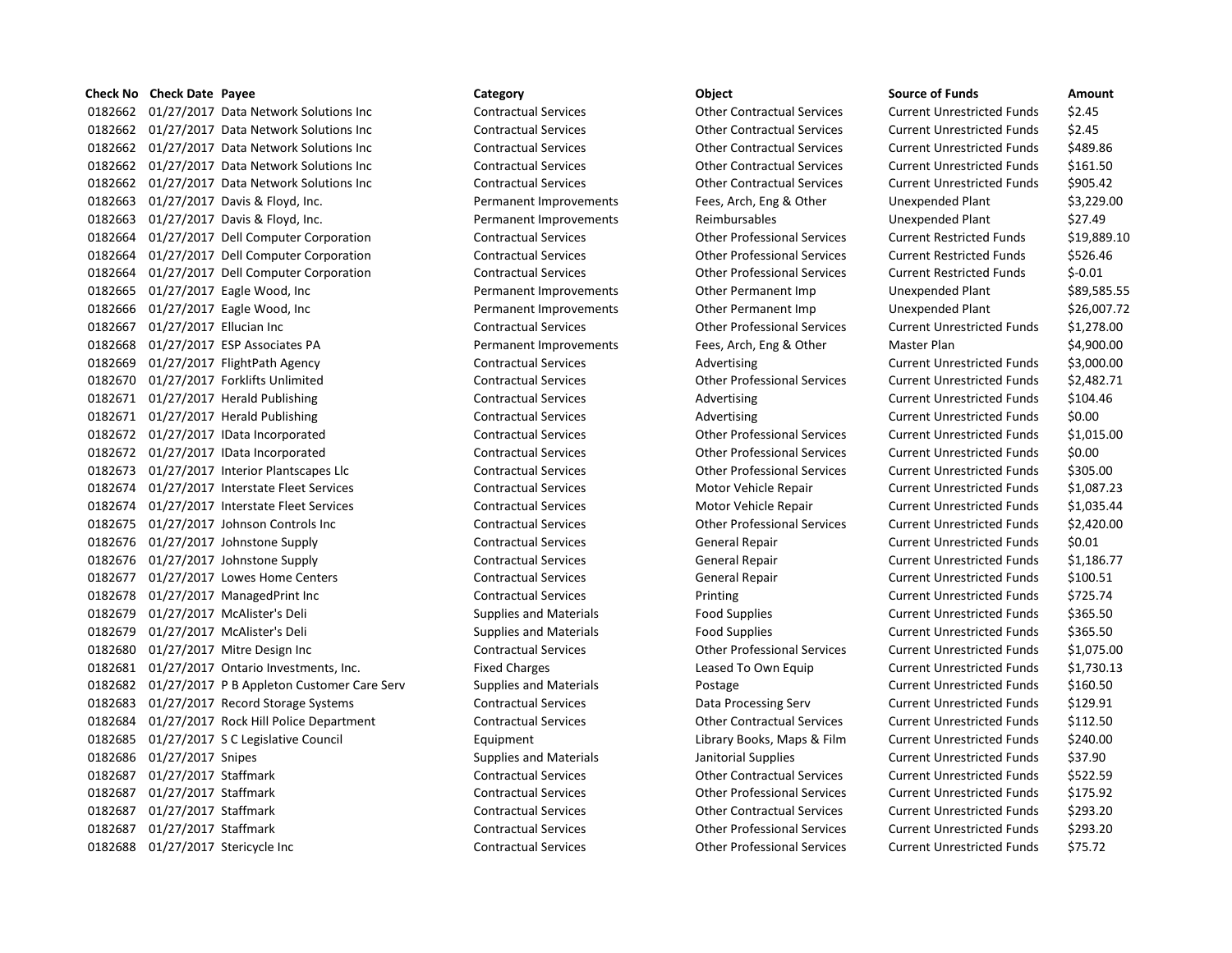# **Check No Check Date Payee Category Object Source of Funds Amount** 0182688 01/27/2017 Stericycle Inc Contractual Services Other Professional Services Current Unrestricted Funds \$131.24 0182688 01/27/2017 Stericycle Inc Contractual Services Other Professional Services Current Unrestricted Funds \$282.67 0182688 01/27/2017 Stericycle Inc Contractual Services Other Professional Services Current Unrestricted Funds \$15.14 0182689 01/27/2017 Strata Information Group Inc. Contractual Services Current Unrestricted Funds 5577.50 0182689 01/27/2017 Strata Information Group Inc. Contractual Services Current Exercises Current Unrestricted Funds \$412.50 0182690 01/27/2017 Tapfin Contractual Services Other Professional Services Current Unrestricted Funds \$10,803.76 0182691 01/27/2017 Terminix Service Inc Contractual Services Other Contractual Services Current Unrestricted Funds \$90.00 0182691 01/27/2017 Terminix Service Inc Contractual Services Other Contractual Services Current Unrestricted Funds \$55.00 0182692 01/27/2017 Time Warner Cable Media Inc. Contractual Services Advertising Current Unrestricted Funds \$1,209.00 0182692 01/27/2017 Time Warner Cable Media Inc. Contractual Services Advertising Current Unrestricted Funds \$55.00 0182692 01/27/2017 Time Warner Cable Media Inc. Contractual Services Advertising Current Unrestricted Funds \$2,193.33 0182693 01/27/2017 U Save Auto Rental Travel Travel Travel Travel Travel Current Unrestricted Funds \$152.41 0182693 01/27/2017 U Save Auto Rental Travel Travel Current Unrestricted Funds \$95.63 0182693 01/27/2017 U Save Auto Rental Travel Travel Current Unrestricted Funds \$54.04 0182693 01/27/2017 U Save Auto Rental Travel Travel Travel Travel Travel Travel Current Unrestricted Funds \$44.75 0182694 01/27/2017 Unified Av Systems Supplies and Materials Education Supplies Current Unrestricted Funds \$6,480.00 0182695 01/27/2017 Unifirst Corporation Contractual Services Other Professional Services Current Unrestricted Funds \$100.29 0182696 01/27/2017 W Square Advertising Supplies and Materials Promotional Promotional Current Unrestricted Funds \$0.00 0182696 01/27/2017 W Square Advertising Supplies and Materials Promotional Promotional Current Unrestricted Funds \$0.00 0182696 01/27/2017 W Square Advertising Supplies and Materials Promotional Current Unrestricted Funds \$0.00 0182696 01/27/2017 W Square Advertising Supplies and Materials Promotional Current Unrestricted Funds \$846.00 0182696 01/27/2017 W Square Advertising Supplies and Materials Promotional Current Unrestricted Funds \$165.00 0182697 01/27/2017 Waste Management of the Carolinas Contractual Services Utilities Current Unrestricted Funds \$292.62 0182698 01/27/2017 Wentworth Printing Corporation Contractual Services Printing Current Unrestricted Funds \$59.49 0182698 01/27/2017 Wentworth Printing Corporation Contractual Services Printing Current Unrestricted Funds \$2,911.00 0182698 01/27/2017 Wentworth Printing Corporation Contractual Services Printing Current Unrestricted Funds \$150.00 0182699 01/27/2017 West Group **Equipment** Equipment Library Books, Maps & Film Current Unrestricted Funds \$596.79 0182700 01/27/2017 Wolfram Research Inc Supplies and Materials Education Supplies Current Unrestricted Funds \$3,314.00 0182700 01/27/2017 Wolfram Research Inc Supplies and Materials Education Supplies Current Unrestricted Funds \$20.00 0182701 01/27/2017 Youvisit Llc Contractual Services Other Professional Services Current Unrestricted Funds \$1,403.00 0182712 01/30/2017 Business Card Travel Travel Travel Current Unrestricted Funds 5357.99 0182712 01/30/2017 Business Card Travel Travel Travel Current Unrestricted Funds \$324.99 0182712 01/30/2017 Business Card Travel Travel Travel Current Unrestricted Funds 5342.99 0182712 01/30/2017 Business Card Travel Out of State Lodging Current Unrestricted Funds \$707.52 0182712 01/30/2017 Business Card Travel Travel Travel Current Unrestricted Funds 5241.98 0182712 01/30/2017 Business Card Contractual Services Other Contractual Services Current Unrestricted Funds \$589.02 0182714 01/31/2017 American Airlines, Inc. Travel Travel In State Lodging Current Unrestricted Funds \$15.00 0182714 01/31/2017 American Airlines, Inc. Travel Travel In State Lodging Current Unrestricted Funds \$15.00 0182714 01/31/2017 American Airlines, Inc. Travel Travel In State Lodging Current Unrestricted Funds \$15.00 0182714 01/31/2017 American Airlines, Inc. Travel Travel Cut of State Air Trans Current Unrestricted Funds \$138.70 0182714 01/31/2017 American Airlines, Inc. Travel Travel Current Unrestricted Funds 5444.70 0182714 01/31/2017 American Airlines, Inc. Travel Travel Current Unrestricted Funds 5453.20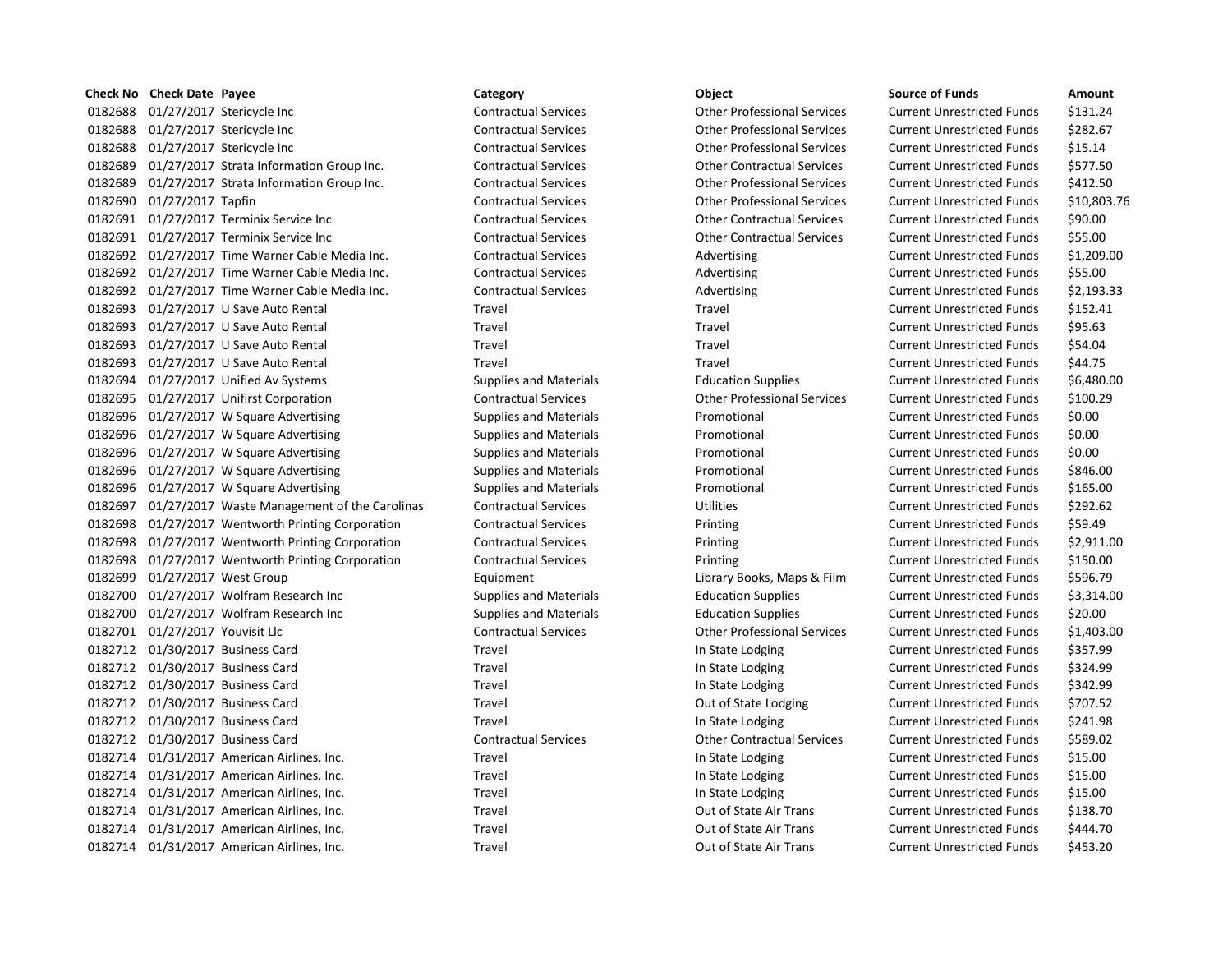| <b>Check No</b> Check Date Payee |                                            | Category                      | Object                               | <b>Source of Funds</b>            | Amount    |
|----------------------------------|--------------------------------------------|-------------------------------|--------------------------------------|-----------------------------------|-----------|
|                                  | 0182714 01/31/2017 American Airlines, Inc. | Travel                        | Out of State Air Trans               | <b>Current Unrestricted Funds</b> | \$453.20  |
|                                  | 0182714 01/31/2017 American Airlines, Inc. | Travel                        | Out of State Lodging                 | <b>Current Unrestricted Funds</b> | \$15.00   |
|                                  | E0007335 01/05/2017 Charles Z. Robinson    | <b>Contractual Services</b>   | Non State Employee Travel            | <b>Current Unrestricted Funds</b> | \$72.00   |
|                                  | E0007336 01/06/2017 YTC Employee           | <b>Supplies and Materials</b> | <b>Other Supplies</b>                | <b>Current Unrestricted Funds</b> | \$40.20   |
|                                  | E0007337 01/06/2017 Charles Z. Robinson    | <b>Supplies and Materials</b> | <b>Other Supplies</b>                | <b>Current Unrestricted Funds</b> | \$285.86  |
|                                  | E0007338 01/12/2017 YTC Employee           | Travel                        | In State Priv Auto                   | <b>Current Unrestricted Funds</b> | \$182.00  |
|                                  | E0007339 01/12/2017 YTC Employee           | Travel                        | In State Priv Auto                   | <b>Current Unrestricted Funds</b> | \$61.00   |
|                                  | E0007340 01/12/2017 YTC Employee           | Travel                        | In State Priv Auto                   | <b>Current Unrestricted Funds</b> | \$91.25   |
|                                  | E0007340 01/12/2017 YTC Employee           | Travel                        | Out of State Priv Auto               | <b>Current Unrestricted Funds</b> | \$197.75  |
|                                  | E0007341 01/12/2017 YTC Employee           | Travel                        | In State Priv Auto                   | <b>Current Unrestricted Funds</b> | \$154.32  |
|                                  | E0007342 01/12/2017 YTC Employee           | Travel                        | In State Priv Auto                   | <b>Current Unrestricted Funds</b> | \$136.24  |
|                                  | E0007342 01/12/2017 YTC Employee           | Travel                        | Out of State Priv Auto               | <b>Current Unrestricted Funds</b> | \$55.31   |
|                                  | E0007343 01/12/2017 YTC Employee           | Travel                        | In State Priv Auto                   | <b>Current Unrestricted Funds</b> | \$52.00   |
|                                  | E0007344 01/12/2017 YTC Employee           | Travel                        | In State Priv Auto                   | <b>Current Unrestricted Funds</b> | \$21.00   |
|                                  | E0007345 01/12/2017 YTC Employee           | <b>Contractual Services</b>   | <b>Education &amp; Training Serv</b> | <b>Current Unrestricted Funds</b> | \$2,000.0 |
|                                  | E0007346 01/13/2017 YTC Employee           | Travel                        | In State Priv Auto                   | <b>Current Unrestricted Funds</b> | \$70.00   |
|                                  | E0007347 01/13/2017 YTC Employee           | Travel                        | In State Priv Auto                   | <b>Current Unrestricted Funds</b> | \$21.10   |
|                                  | E0007348 01/13/2017 YTC Employee           | Travel                        | In State Priv Auto                   | <b>Current Unrestricted Funds</b> | \$72.34   |
|                                  | E0007349 01/13/2017 YTC Employee           | Travel                        | In State Priv Auto                   | <b>Current Unrestricted Funds</b> | \$143.00  |
|                                  | E0007349 01/13/2017 YTC Employee           | Travel                        | In State Meals                       | <b>Current Unrestricted Funds</b> | \$37.00   |
|                                  | E0007350 01/13/2017 YTC Employee           | Travel                        | In State Priv Auto                   | <b>Current Unrestricted Funds</b> | \$10.00   |
|                                  | E0007351 01/13/2017 YTC Employee           | Travel                        | In State Priv Auto                   | <b>Current Unrestricted Funds</b> | \$74.78   |
|                                  | E0007351 01/13/2017 YTC Employee           | Travel                        | Out of State Priv Auto               | <b>Current Unrestricted Funds</b> | \$65.10   |
|                                  | E0007352 01/13/2017 YTC Employee           | Travel                        | In State Priv Auto                   | <b>Current Unrestricted Funds</b> | \$174.90  |
|                                  | E0007353 01/13/2017 YTC Employee           | Travel                        | In State Priv Auto                   | <b>Current Unrestricted Funds</b> | \$7.00    |
|                                  | E0007354 01/13/2017 YTC Employee           | Travel                        | In State Priv Auto                   | <b>Current Unrestricted Funds</b> | \$25.25   |
|                                  | E0007355 01/13/2017 YTC Employee           | Travel                        | <b>Out of State Meals</b>            | <b>Current Unrestricted Funds</b> | \$134.00  |
|                                  | E0007356 01/13/2017 YTC Employee           | Travel                        | In State Priv Auto                   | <b>Current Unrestricted Funds</b> | \$61.40   |
|                                  | E0007357 01/13/2017 YTC Employee           | Travel                        | In State Priv Auto                   | <b>Current Unrestricted Funds</b> | \$33.40   |
|                                  | E0007358 01/13/2017 YTC Employee           | Travel                        | Out of State Priv Auto               | <b>Current Unrestricted Funds</b> | \$27.50   |
|                                  | E0007358 01/13/2017 YTC Employee           | Travel                        | <b>Out of State Meals</b>            | <b>Current Unrestricted Funds</b> | \$64.00   |
|                                  | E0007359 01/31/2017 YTC Employee           | Travel                        | In State Priv Auto                   | <b>Current Unrestricted Funds</b> | \$108.90  |
|                                  | E0007360 01/31/2017 YTC Employee           | Travel                        | In State Priv Auto                   | <b>Current Unrestricted Funds</b> | \$43.56   |
|                                  | E0007361 01/31/2017 YTC Employee           | Travel                        | Out of State Priv Auto               | <b>Current Unrestricted Funds</b> | \$15.14   |
|                                  | E0007362 01/31/2017 YTC Employee           | Travel                        | Out of State Priv Auto               | <b>Current Unrestricted Funds</b> | \$33.66   |
|                                  | E0007363 01/31/2017 YTC Employee           | Travel                        | In State Meals                       | <b>Current Unrestricted Funds</b> | \$38.00   |
|                                  | E0007364 01/31/2017 Charles Z. Robinson    | Travel                        | Travel                               | <b>Current Restricted Funds</b>   | \$72.00   |
|                                  | E0007365 01/31/2017 YTC Employee           | <b>Contractual Services</b>   | <b>Education &amp; Training Serv</b> | <b>Current Unrestricted Funds</b> | \$2,000.0 |
|                                  | E0007366 01/31/2017 YTC Employee           | Travel                        | In State Priv Auto                   | <b>Current Unrestricted Funds</b> | \$11.77   |
|                                  | E0007367 01/31/2017 YTC Employee           | Travel                        | Non Deductible Meals                 | <b>Current Unrestricted Funds</b> | \$7.00    |
|                                  | M182557 01/06/2017 American Airlines, Inc. | Travel                        | In State Lodging                     | <b>Current Unrestricted Funds</b> | \$15.00   |
|                                  | M182557 01/06/2017 American Airlines, Inc. | Travel                        | Out of State Air Trans               | <b>Current Unrestricted Funds</b> | \$284.70  |

# E0007335 01/05/2017 Charles Z. Robinson Contractual Services Non State Employee Travel Current Unrestricted Funds \$72.00 Supplies and Materials **Supplies Current Unrestricted Funds** 540.20 E0007337 Supplies and Materials Charles Communicular Current Unrestricted Funds in S285.86 Travel **End and State Priv Auto** Current Unrestricted Funds \$182.00 Travel **EXECUTE:** In State Priv Auto Current Unrestricted Funds \$61.00 Travel **EXECUTE:** In State Priv Auto **Current Unrestricted Funds** \$91.25 Travel **EXECUTE:** Out of State Priv Auto Current Unrestricted Funds \$197.75 Travel **End and State Priv Auto** In State Priv Auto Current Unrestricted Funds \$154.32 Travel **End and State Priv Auto** Current Unrestricted Funds \$136.24 Travel **EXECUTE:** Travel Current Unrestricted Funds 555.31 E0007343 01/12/2017 YTC Employee Travel In State Priv Auto Current Unrestricted Funds \$52.00 Travel **Education 12007** In State Priv Auto **Current Unrestricted Funds** \$21.00 Contractual Services **Education & Training Serv** Current Unrestricted Funds \$2,000.00 E0007346 Travel Travel In State Priv Auto Current Unrestricted Funds \$70.00 Travel **Education 1007 12007** In State Priv Auto Current Unrestricted Funds \$21.10 E000734 100734 100734 100734 1017 Minimum Pravel In State Priv Auto Current Unrestricted Funds \$72.34 E0007349 01/13/2017 YTC Employee Travel In State Priv Auto Current Unrestricted Funds \$143.00 E000734 Travel Travel Current Unrestricted Funds in State Meals Current Unrestricted Funds in \$37.00 Travel **End and State Priv Auto** Current Unrestricted Funds \$10.00 Travel **End and State Priv Auto** Current Unrestricted Funds \$74.78 Travel **EXECUTE:** Out of State Priv Auto Current Unrestricted Funds \$65.10 E00073107 Travel Travel In State Priv Auto Current Unrestricted Funds \$174.90 Travel **End and State Priv Auto** Current Unrestricted Funds \$7.00 Travel **End and State Priv Auto** In State Priv Auto Current Unrestricted Funds \$25.25 Travel **EXECUTE:** Travel Current Unrestricted Funds \$134.00 Travel **EXECUTE:** In State Priv Auto **Current Unrestricted Funds** \$61.40 E0007 Travel Travel In State Priv Auto Current Unrestricted Funds \$33.40 Travel **EXECONTE:** Out of State Priv Auto Current Unrestricted Funds \$27.50 Travel **EXECUTE:** Out of State Meals Current Unrestricted Funds \$64.00 Endel Travel Travel In State Priv Auto Current Unrestricted Funds \$108.90 E0007360 01/31/2017 YTC Employee Travel In State Priv Auto Current Unrestricted Funds \$43.56 Travel **EXECUTE:** Out of State Priv Auto Current Unrestricted Funds \$15.14 Travel **EXECUTE:** Out of State Priv Auto Current Unrestricted Funds \$33.66 Travel **End and State Meals** In State Meals Current Unrestricted Funds 538.00 Example 2004 121/2017 Current Restricted Funds 572.00 Contractual Services **Education & Training Serv** Current Unrestricted Funds \$2,000.00 Travel **Education 10007** In State Priv Auto **Current Unrestricted Funds** \$11.77 Travel **EXECUTE:** Non Deductible Meals Current Unrestricted Funds \$7.00 nd M182557 1225 101/06/2017 American Airlines, Inc. Travel Intervent Unrestricted Funds Current Unrestricted Funds inc.